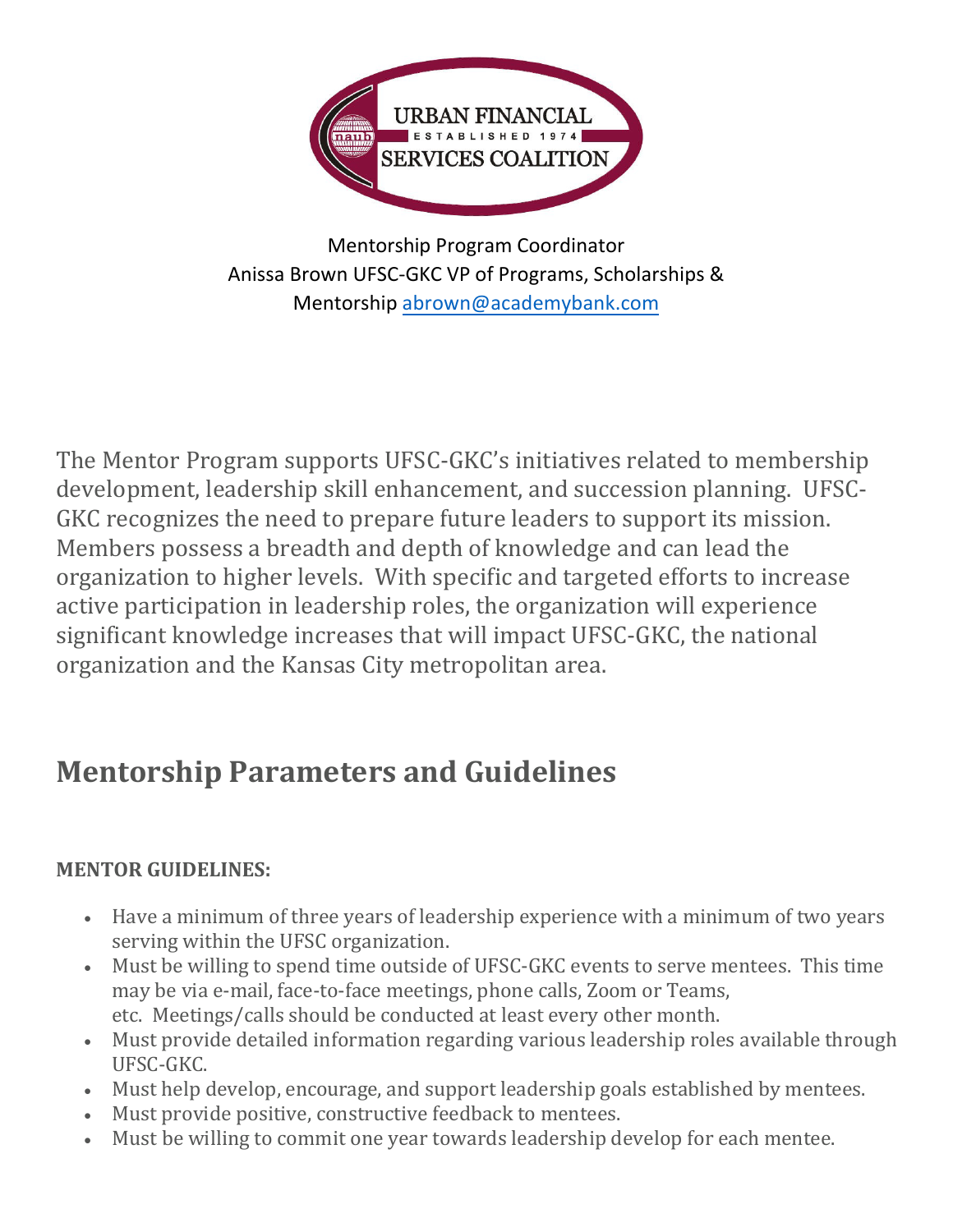#### **MENTEE GUIDELINES:**

- Must be willing to learn and accept constructive feedback from mentor.
- Must actively work towards establishing regular meetings with their mentor outside of UFSC-GKC meetings. Meetings should be conducted at least every two months.
- Must be willing to take on additional responsibilities as suggested by the mentor, with the mentor's assistance/guidance.
- Must develop/establish goals with the mentor for the mentor/mentee relationship and participation in UFSC-GKC.
- Must be willing to commit one year towards leadership development in UFSC-GKC through the mentor relationship.

#### **MENTOR & MENTEE RELATIONSHIP GUIDELINES:**

- Establish goals that are specific, measurable, attainable, relevant and time-bound.
- Participate in activities sponsored by UFSC-GKC.
- Stick to agreements.
- Respect each other's time and resources.
- Be willing to commit 1 year toward leadership development in UFSC-GKC through the Mentor relationship.
- Maintain absolute confidentiality.

#### **MENTORSHIP MATCHING:**

• The UFSC-GKC Mentor Program Coordinator matches the Mentors and Mentees based on common interests and goals contained in their respective profiles completed when they agree to participate in the program.

## **ASSESSMENT & CLOSURE:**

Mentorship Program Coordinators will meet separately with the Mentors and Mentees regularly to assess and track program progress and development check points. If irreparable situations develop or are noted with the partnerships, the parties have "no fault" options of ending the partnership and can select other individuals to begin a new mentorship journey. When the pre-determined end dates of the partnership have been reached, the formal partnership is dissolved. However, that does not mean that the partnership cannot continue informally. Learning is a life-long and continual process. Mentors and Mentees are expected to be continual learners.

#### **PROGRAM GRADUATION:**

• **A graduation celebration will be held annually to recognize participants. This gathering will include Mentorship Committee and program participants.**